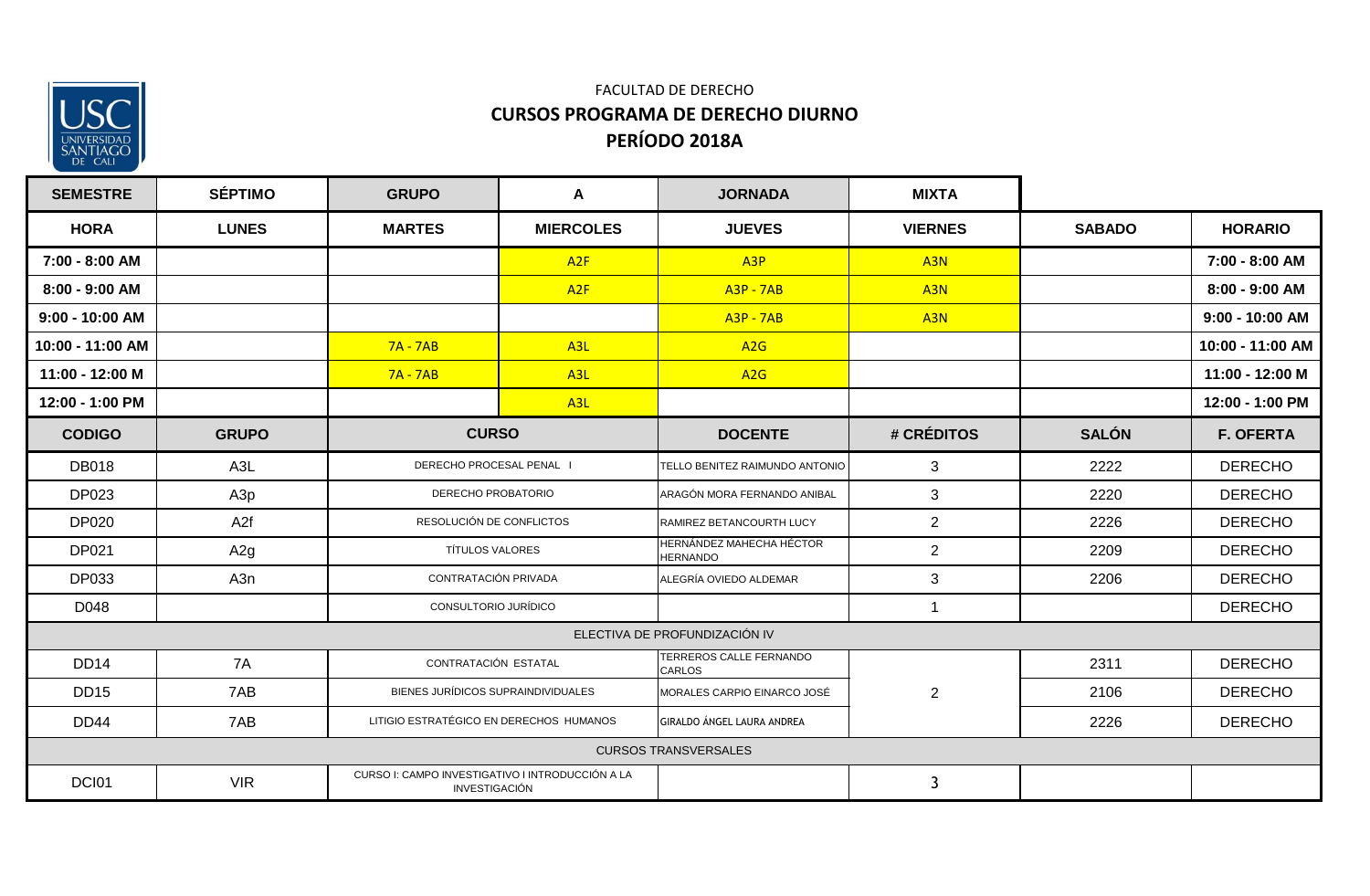

| <b>SEMESTRE</b>  | <b>SÉPTIMO</b>   | <b>GRUPO</b>                                                      | В                                                       | <b>JORNADA</b>                              | <b>MIXTA</b>    |               |                  |
|------------------|------------------|-------------------------------------------------------------------|---------------------------------------------------------|---------------------------------------------|-----------------|---------------|------------------|
| <b>HORA</b>      | <b>LUNES</b>     | <b>MARTES</b>                                                     | <b>MIERCOLES</b>                                        | <b>JUEVES</b>                               | <b>VIERNES</b>  | <b>SABADO</b> | <b>HORARIO</b>   |
| 7:00 - 8:00 AM   | <b>B2G</b>       |                                                                   | B <sub>3P</sub>                                         |                                             | B <sub>2F</sub> |               | 7:00 - 8:00 AM   |
| 8:00 - 9:00 AM   | <b>B2G</b>       |                                                                   | B <sub>3</sub> P                                        | 7AB                                         | B <sub>2F</sub> |               | 8:00 - 9:00 AM   |
| 9:00 - 10:00 AM  |                  |                                                                   | B <sub>3P</sub>                                         | 7AB                                         |                 |               | 9:00 - 10:00 AM  |
| 10:00 - 11:00 AM | B <sub>3N</sub>  | $7A - 7AB$                                                        |                                                         |                                             | B <sub>3L</sub> |               | 10:00 - 11:00 AM |
| 11:00 - 12:00 M  | B <sub>3N</sub>  | $7A - 7AB$                                                        |                                                         |                                             | B <sub>3L</sub> |               | 11:00 - 12:00 M  |
| 12:00 - 1:00 PM  | B <sub>3N</sub>  |                                                                   |                                                         |                                             | B <sub>3L</sub> |               | 12:00 - 1:00 PM  |
| <b>CODIGO</b>    | <b>GRUPO</b>     | <b>CURSO</b>                                                      |                                                         | <b>DOCENTE</b>                              | # CRÉDITOS      | <b>SALÓN</b>  | <b>F. OFERTA</b> |
| <b>DB018</b>     | B3I              | DERECHO PROCESAL PENAL I                                          |                                                         | TELLO BENITEZ RAIMUNDO ANTONIO              | 3               | 2212          | <b>DERECHO</b>   |
| DP023            | B <sub>3p</sub>  | DERECHO PROBATORIO                                                |                                                         | MARULANDA GIRALDO UBERNEY                   | $\mathbf{3}$    | 2222          | <b>DERECHO</b>   |
| DP020            | B <sub>2f</sub>  |                                                                   | RESOLUCIÓN DE CONFLICTOS<br>CAMPOS GÓMEZ EDGAR HUMBERTO |                                             | $\overline{2}$  | 2210          | <b>DERECHO</b>   |
| DP021            | B <sub>2g</sub>  | <b>TÍTULOS VALORES</b>                                            |                                                         | HERNÁNDEZ MAHECHA HÉCTOR<br><b>HERNANDO</b> | $\overline{2}$  | 2211          | <b>DERECHO</b>   |
| DP033            | B <sub>3</sub> n | CONTRATACIÓN PRIVADA                                              |                                                         | ALEGRÍA OVIEDO ALDEMAR                      | $\mathbf{3}$    | 2208          | <b>DERECHO</b>   |
| D048             |                  | CONSULTORIO JURÍDICO                                              |                                                         |                                             |                 |               | <b>DERECHO</b>   |
|                  |                  |                                                                   |                                                         | ELECTIVA DE PROFUNDIZACIÓN IV               |                 |               |                  |
| <b>DD14</b>      | 7A               | CONTRATACIÓN ESTATAL                                              |                                                         | TERREROS CALLE FERNANDO<br><b>CARLOS</b>    |                 | 2311          | <b>DERECHO</b>   |
| <b>DD15</b>      | 7AB              | BIENES JURÍDICOS SUPRAINDIVIDUALES                                |                                                         | MORALES CARPIO EINARCO JOSÉ                 | $\overline{2}$  | 2106          | <b>DERECHO</b>   |
| <b>DD44</b>      | 7AB              | LITIGIO ESTRATÉGICO EN DERECHOS HUMANOS                           |                                                         | <b>GIRALDO ÁNGEL LAUR ANDREA</b>            |                 | 2226          | <b>DERECHO</b>   |
|                  |                  |                                                                   |                                                         | <b>CURSOS TRANSVERSALES</b>                 |                 |               |                  |
| DCI01            | <b>VIR</b>       | CURSO I: CAMPO INVESTIGATIVO I INTRODUCCIÓN A LA<br>INVESTIGACIÓN |                                                         |                                             | 3               |               |                  |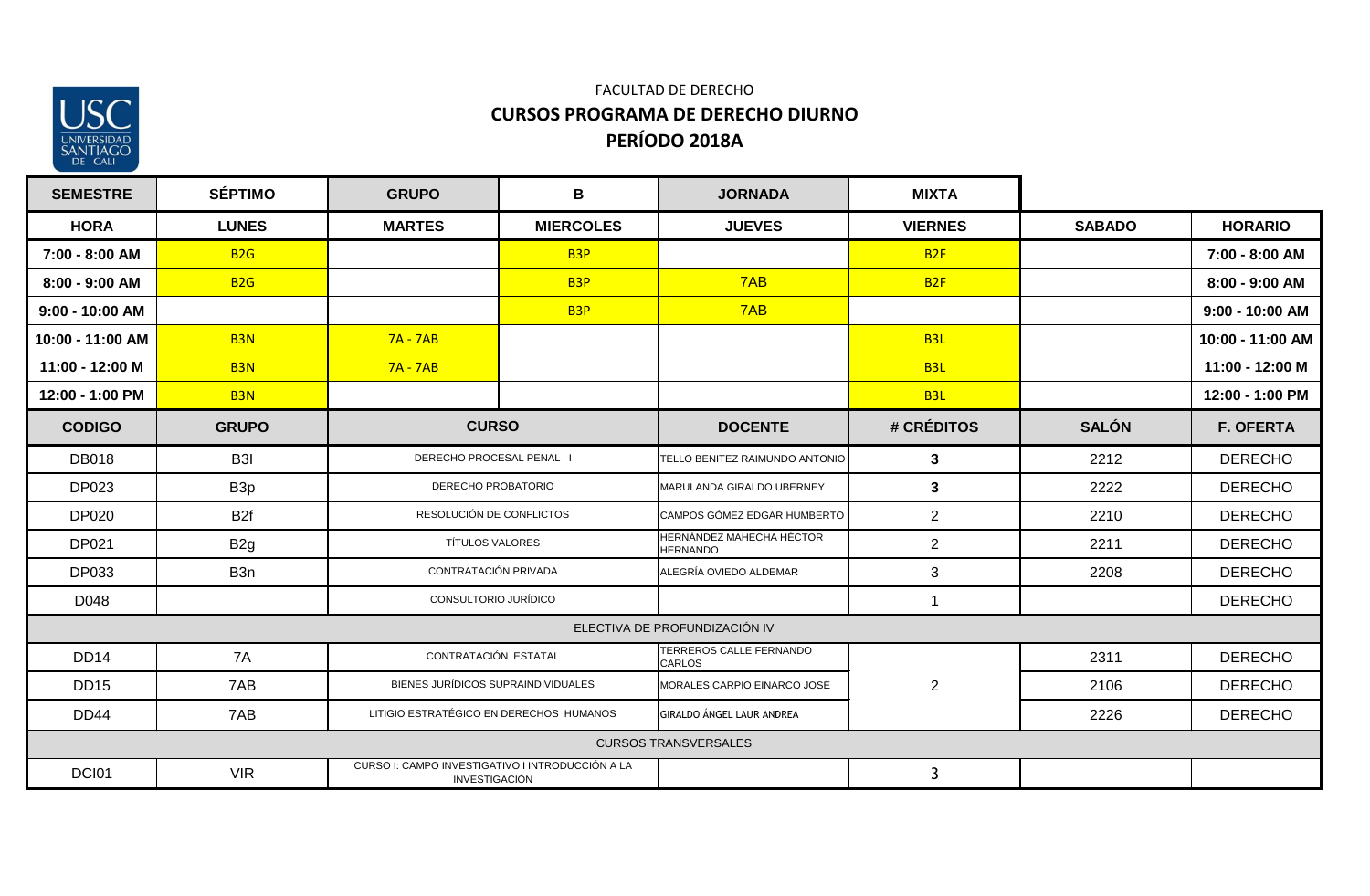

| <b>SEMESTRE</b> | <b>SÉPTIMO</b>  | <b>GRUPO</b>  | C.               | <b>JORNADA</b> | <b>MIXTA</b>   |               |                 |
|-----------------|-----------------|---------------|------------------|----------------|----------------|---------------|-----------------|
| <b>HORA</b>     | <b>LUNES</b>    | <b>MARTES</b> | <b>MIERCOLES</b> | <b>JUEVES</b>  | <b>VIERNES</b> | <b>SABADO</b> | <b>HORARIO</b>  |
| 7:00 - 8:00 AM  | C <sub>3N</sub> |               |                  |                |                |               | 7:00 - 8:00 AM  |
| 8:00 - 9:00 AM  | C <sub>3N</sub> |               |                  |                |                |               | 8:00 - 9:00 AM  |
| 9:00 - 10:00 AM | C <sub>3N</sub> |               |                  |                |                |               | 9:00 - 10:00 AM |

| <b>CODIGO</b> | <b>GRUPO</b>     | <b>CURSO</b>         | <b>DOCENTE</b>          | # CRÉDITOS | <b>SALÓN</b> | <b>OFERTA</b>  |
|---------------|------------------|----------------------|-------------------------|------------|--------------|----------------|
| DP033         | C <sub>3</sub> r | CONTRATACIÓN PRIVADA | SOLARTE OREJUELA EDUARO |            | 2226         | <b>DERECHO</b> |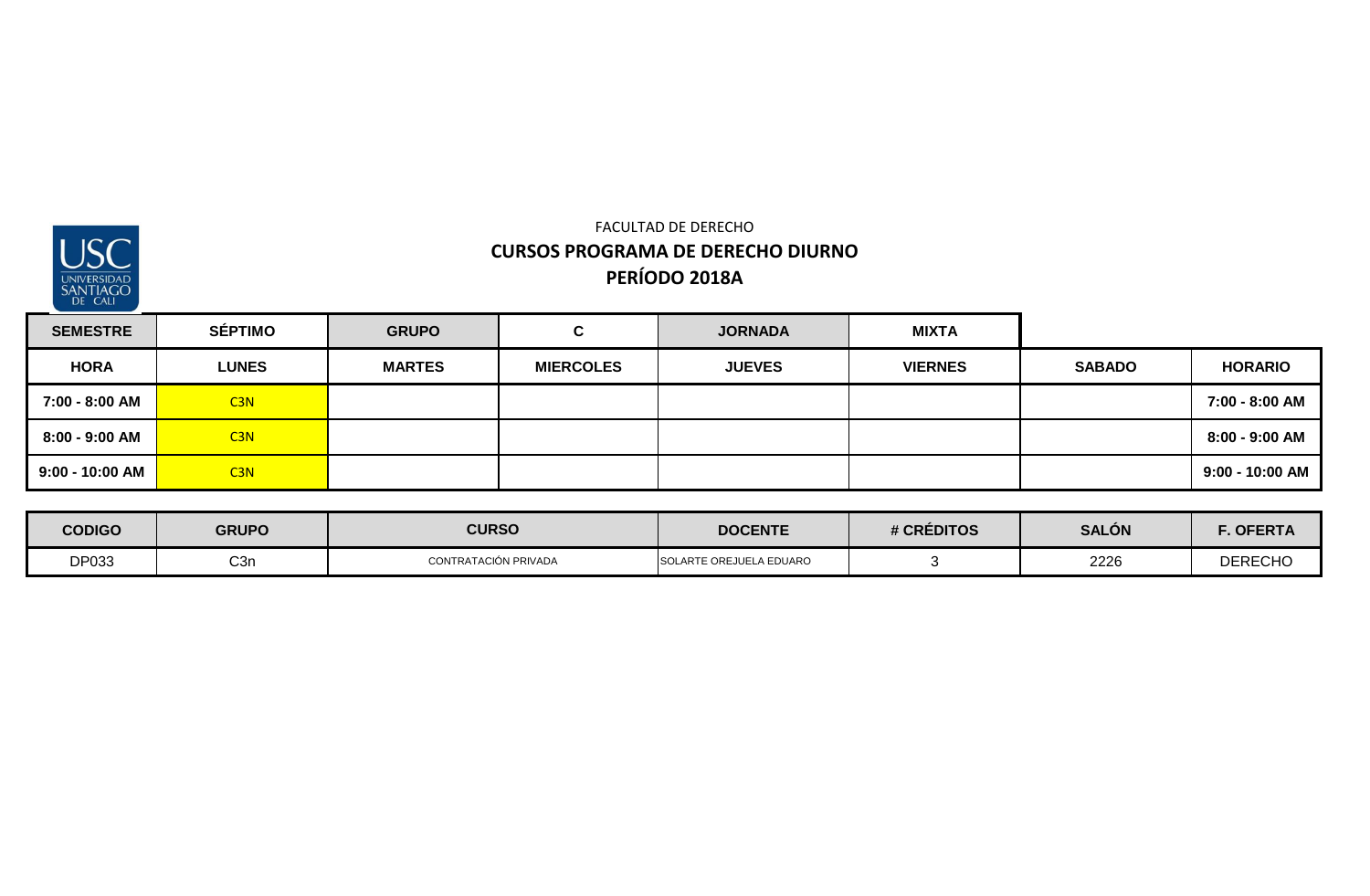

| <b>SEMESTRE</b> | <b>SÉPTIMO</b>  | <b>GRUPO</b>    | D                | <b>JORNADA</b>   | <b>MIXTA</b>    |               |                   |
|-----------------|-----------------|-----------------|------------------|------------------|-----------------|---------------|-------------------|
| <b>HORA</b>     | <b>LUNES</b>    | <b>MARTES</b>   | <b>MIERCOLES</b> | <b>JUEVES</b>    | <b>VIERNES</b>  | <b>SABADO</b> | <b>HORARIO</b>    |
| 6:30 - 7:30 PM  | D <sub>3L</sub> | 7D - 7DE - 7DE2 | D <sub>3N</sub>  | D <sub>3P</sub>  | D <sub>2F</sub> | D2G           | 7:00 - 8:00 AM    |
| 7:30 - 8:30 PM  | D <sub>3L</sub> | 7D - 7DE - 7DE2 | D <sub>3</sub> N | D <sub>3P</sub>  | D <sub>2F</sub> | D2G           | 8:00 - 9:00 AM    |
| 8:30 - 9:30 PM  | D3L             |                 | D <sub>3</sub> N | D <sub>3</sub> P | D <sub>2F</sub> |               | $9:00 - 10:00$ AM |
|                 |                 |                 |                  |                  |                 |               |                   |

| <b>CODIGO</b>                 | <b>GRUPO</b>     | <b>CURSO</b>                                                      | <b>DOCENTE</b>                    | # CRÉDITOS     | <b>SALÓN</b> | <b>F. OFERTA</b> |  |  |  |
|-------------------------------|------------------|-------------------------------------------------------------------|-----------------------------------|----------------|--------------|------------------|--|--|--|
| <b>DB018</b>                  | D <sub>3</sub> I | DERECHO PROCESAL PENAL                                            | RAMÓN CASTRO VIVIANA ANDREA       | 3              | 6226         | <b>DERECHO</b>   |  |  |  |
| <b>DP023</b>                  | D <sub>3p</sub>  | DERECHO PROBATORIO                                                | AGUILAR GÓMEZ JESÚS ALBERTO       | 3              | 2209         | <b>DERECHO</b>   |  |  |  |
| <b>DP020</b>                  | D <sub>2f</sub>  | RESOLUCIÓN DE CONFLICTOS                                          | AMPUDIA ASPRILLA LENIS GUSTAVO    | $\overline{2}$ | 2225         | <b>DERECHO</b>   |  |  |  |
| DP021                         | D <sub>2g</sub>  | <b>TÍTULOS VALORES</b>                                            | <b>ROA REYES NELSON</b>           | $\overline{2}$ | 2322         | <b>DERECHO</b>   |  |  |  |
| <b>DP033</b>                  | D <sub>3</sub> n | CONTRATACIÓN PRIVADA                                              | ALEGRÍA OVIEDO ALDEMAR            | 3              | 2325         | <b>DERECHO</b>   |  |  |  |
| D048                          |                  | CONSULTORIO JURÍDICO                                              |                                   |                |              | <b>DERECHO</b>   |  |  |  |
| ELECTIVA DE PROFUNDIZACIÓN IV |                  |                                                                   |                                   |                |              |                  |  |  |  |
| <b>DD14</b>                   | 7D               | CONTRATACIÓN ESTATAL                                              | TERREROS CALLE FERNANDO<br>CARLOS |                | 2222         | <b>DERECHO</b>   |  |  |  |
| <b>DD15</b>                   | 7DE2             | BIENES JURÍDICOS SUPRAINDIVIDUALES                                | PEÑA BARRIOS WILLIAM              | $\overline{2}$ | 2308         | <b>DERECHO</b>   |  |  |  |
| <b>DD44</b>                   | 7DE              | LITIGIO ESTRATÉGICO EN DERECHOS HUMANOS                           | QUINTERO AQUITE SOFÍA             |                | 2203         | <b>DERECHO</b>   |  |  |  |
|                               |                  |                                                                   | <b>CURSOS TRANSVERSALES</b>       |                |              |                  |  |  |  |
| DCI01                         | <b>VIR</b>       | CURSO I: CAMPO INVESTIGATIVO I INTRODUCCIÓN A LA<br>INVESTIGACIÓN |                                   |                |              |                  |  |  |  |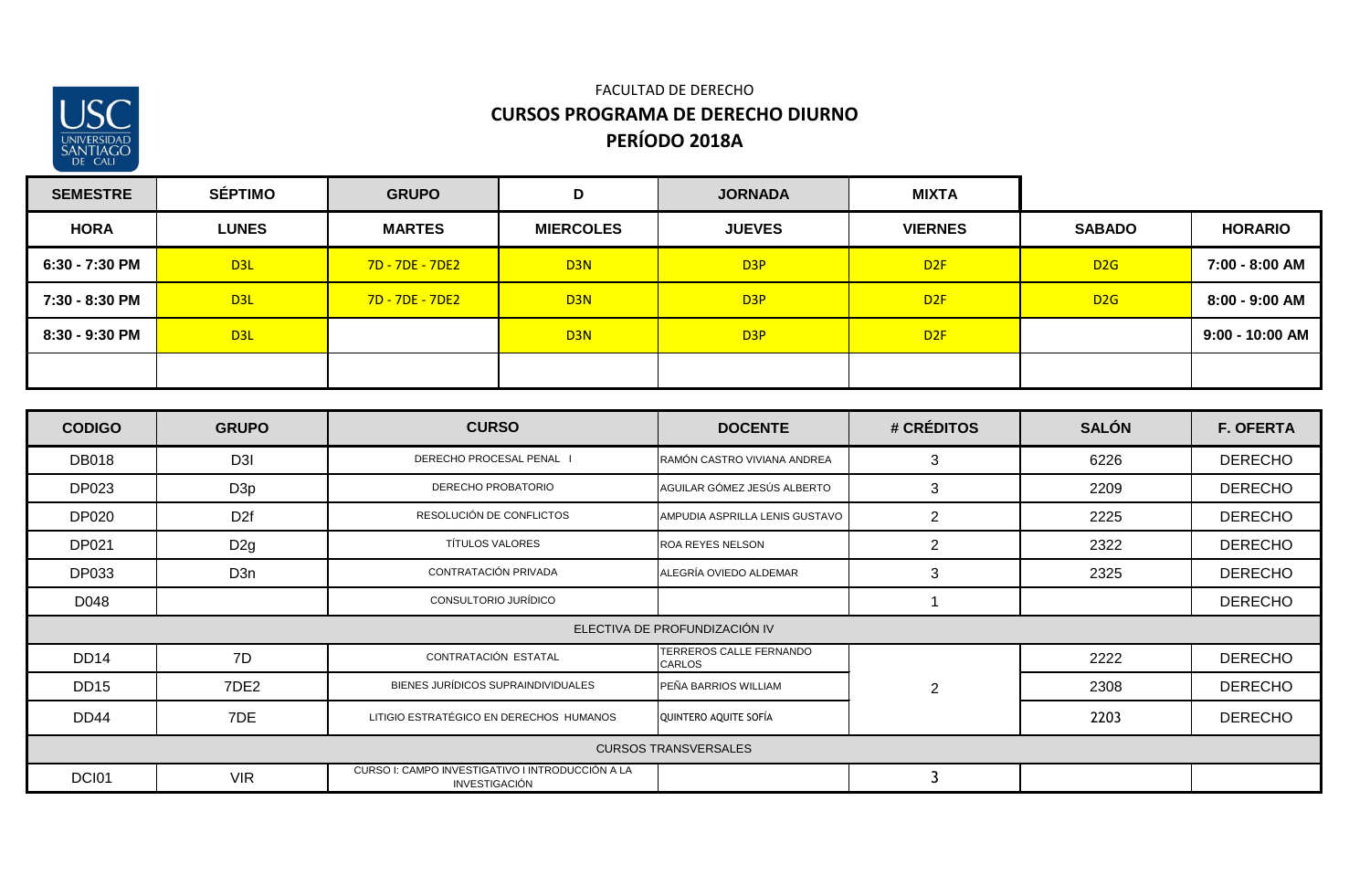

| <b>SEMESTRE</b> | <b>SÉPTIMO</b>   | <b>GRUPO</b>     |                  | <b>JORNADA</b> | <b>MIXTA</b>     |                 |                   |
|-----------------|------------------|------------------|------------------|----------------|------------------|-----------------|-------------------|
| <b>HORA</b>     | <b>LUNES</b>     | <b>MARTES</b>    | <b>MIERCOLES</b> | <b>JUEVES</b>  | <b>VIERNES</b>   | <b>SABADO</b>   | <b>HORARIO</b>    |
| 6:30 - 7:30 PM  | E <sub>3</sub> P | 7D - 7DE - 7DE2  | E3L              |                | E <sub>3</sub> N | E2G             | 7:00 - 8:00 AM    |
| 7:30 - 8:30 PM  | E <sub>3</sub> P | $7D - 7DE - 7DE$ | E <sub>3</sub> L |                | E <sub>3</sub> N | E2G             | $8:00 - 9:00$ AM  |
| 8:30 - 9:30 PM  | E <sub>3</sub> P |                  | E3L              |                | E <sub>3N</sub>  |                 | $9:00 - 10:00$ AM |
|                 |                  |                  |                  |                |                  | E <sub>2F</sub> | 10:00 - 11:00 AM  |
|                 |                  |                  |                  |                |                  | E2F             | 11:00 - 12:00 M   |

| <b>CODIGO</b>                 | <b>GRUPO</b>     | <b>CURSO</b>                                                      | <b>DOCENTE</b>                    | # CRÉDITOS     | <b>SALÓN</b> | <b>F. OFERTA</b> |  |  |  |
|-------------------------------|------------------|-------------------------------------------------------------------|-----------------------------------|----------------|--------------|------------------|--|--|--|
| <b>DB018</b>                  | E3I              | DERECHO PROCESAL PENAL I                                          | BONILLA ARCOS PEDRO IVÁN          | 3              | 2207         | <b>DERECHO</b>   |  |  |  |
| DP023                         | E <sub>3p</sub>  | DERECHO PROBATORIO                                                | ARAGÓN MORA ERNANDO ANIBAL        | 3              | 2206         | <b>DERECHO</b>   |  |  |  |
| <b>DP020</b>                  | E <sub>2f</sub>  | RESOLUCIÓN DE CONFLICTOS                                          | PERDOMO CHAMORRO MARICEL          | $\overline{2}$ | 1119         | <b>DERECHO</b>   |  |  |  |
| <b>DP021</b>                  | E <sub>2g</sub>  | <b>TÍTULOS VALORES</b>                                            | NÚÑEZ MONTES JOSÉ RODRIGO         | 2              | 2220         | <b>DERECHO</b>   |  |  |  |
| <b>DP033</b>                  | E3n              | CONTRATACIÓN PRIVADA                                              | SOLARTE OREJUELA EDUARDO          | 3              | 6421         | <b>DERECHO</b>   |  |  |  |
| D048                          |                  | CONSULTORIO JURÍDICO                                              |                                   |                |              | <b>DERECHO</b>   |  |  |  |
| ELECTIVA DE PROFUNDIZACIÓN IV |                  |                                                                   |                                   |                |              |                  |  |  |  |
| <b>DD14</b>                   | 7D               | CONTRATACIÓN ESTATAL                                              | TERREROS CALLE FERNANDO<br>CARLOS |                | 2222         | <b>DERECHO</b>   |  |  |  |
| DD <sub>15</sub>              | 7DE <sub>2</sub> | BIENES JURÍDICOS SUPRAINDIVIDUALES                                | PEÑA BARRIOS WILLIAM              | $\overline{2}$ | 2308         | <b>DERECHO</b>   |  |  |  |
| <b>DD44</b>                   | 7DE              | LITIGIO ESTRATÉGICO EN DERECHOS HUMANOS                           | QUINTERO AQUITE SOFÍA             |                | 2203         | <b>DERECHO</b>   |  |  |  |
|                               |                  |                                                                   | <b>CURSOS TRANSVERSALES</b>       |                |              |                  |  |  |  |
| DCI01                         | <b>VIR</b>       | CURSO I: CAMPO INVESTIGATIVO I INTRODUCCIÓN A LA<br>INVESTIGACIÓN |                                   |                |              |                  |  |  |  |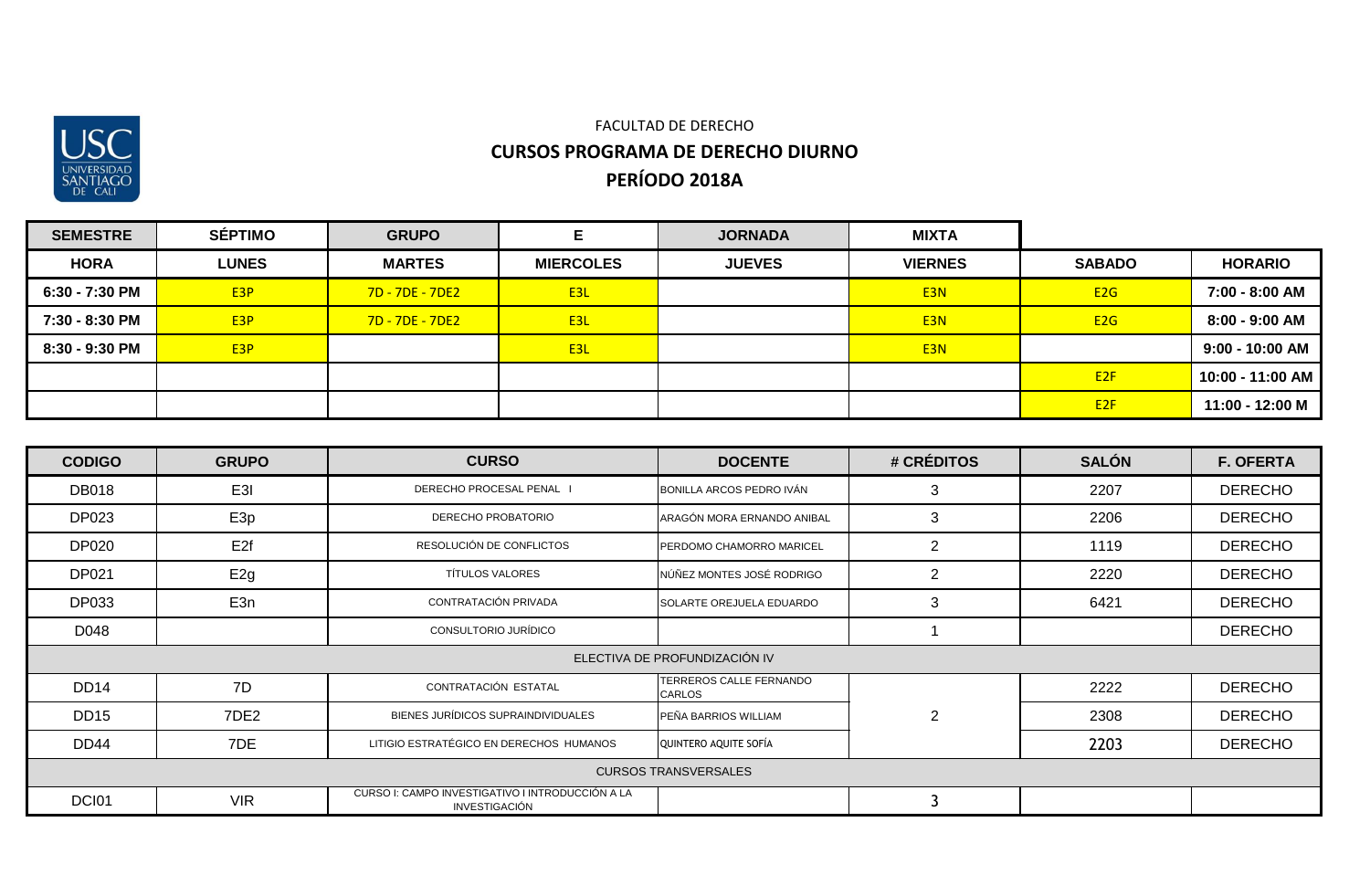

| <b>SEMESTRE</b> | <b>SÉPTIMO</b>  | <b>GRUPO</b>                                                      | F.               | <b>JORNADA</b>                               | <b>MIXTA</b>    |                 |                  |
|-----------------|-----------------|-------------------------------------------------------------------|------------------|----------------------------------------------|-----------------|-----------------|------------------|
| <b>HORA</b>     | <b>LUNES</b>    | <b>MARTES</b>                                                     | <b>MIERCOLES</b> | <b>JUEVES</b>                                | <b>VIERNES</b>  | <b>SABADO</b>   | <b>HORARIO</b>   |
| 6:30 - 7:30 PM  |                 | 7D - 7DE - 7DE2                                                   | F3L              | F2G                                          | F <sub>3N</sub> | F2F             | 7:00 - 8:00 AM   |
| 7:30 - 8:30 PM  |                 | 7D - 7DE - 7DE2                                                   | F3L              | F2G                                          | F <sub>3N</sub> | F2F             | 8:00 - 9:00 AM   |
| 8:30 - 9:30 PM  |                 |                                                                   | F3L              |                                              | F <sub>3N</sub> |                 | 9:00 - 10:00 AM  |
|                 |                 |                                                                   |                  |                                              |                 | F <sub>3P</sub> | 10:00 - 11:00 AM |
|                 |                 |                                                                   |                  |                                              |                 | F <sub>3P</sub> | 11:00 - 12:00 M  |
|                 |                 |                                                                   |                  |                                              |                 | F <sub>3P</sub> | 12:00 - 1:00 PM  |
| <b>CODIGO</b>   | <b>GRUPO</b>    | <b>CURSO</b>                                                      |                  | <b>DOCENTE</b>                               | # CRÉDITOS      | <b>SALÓN</b>    | <b>F. OFERTA</b> |
| <b>DB018</b>    | F3I             | DERECHO PROCESAL PENAL I                                          |                  | TELLO BENITEZ RAIMUNDO ANTONIO               | 3               | 6425            | <b>DERECHO</b>   |
| <b>DP023</b>    | F <sub>3p</sub> | DERECHO PROBATORIO                                                |                  | <b>CUERVO DIANA KATHERIINE</b>               | 3               | 1129            | <b>DERECHO</b>   |
| <b>DP020</b>    | F <sub>2f</sub> | RESOLUCIÓN DE CONFLICTOS                                          |                  | RAMIREZ BETANCOURTH LUCY<br><b>ESPERANZA</b> | $\overline{2}$  | 2314            | <b>DERECHO</b>   |
| <b>DP021</b>    | F <sub>2g</sub> | <b>TÍTULOS VALORES</b>                                            |                  | COLL CIFUENTES JORGE AUGUSTO                 | $\overline{2}$  | 2225            | <b>DERECHO</b>   |
| DP033           | F <sub>3n</sub> | CONTRATACIÓN PRIVADA                                              |                  | ALEGRÍA OVIEDO ALDEMAR                       | $\mathbf{3}$    | 2206            | <b>DERECHO</b>   |
| D048            |                 | CONSULTORIO JURÍDICO                                              |                  |                                              | $\mathbf{1}$    |                 | <b>DERECHO</b>   |
|                 |                 |                                                                   |                  | ELECTIVA DE PROFUNDIZACIÓN IV                |                 |                 |                  |
| <b>DD14</b>     | 7D              | CONTRATACIÓN ESTATAL                                              |                  | TERREROS CALLE FERNANDO<br><b>CARLOS</b>     |                 | 2222            | <b>DERECHO</b>   |
| <b>DD15</b>     | 7DE2            | BIENES JURÍDICOS SUPRAINDIVIDUALES                                |                  | PEÑA BARRIOS WILLIAM                         | $\overline{2}$  | 2308            | <b>DERECHO</b>   |
| <b>DD44</b>     | 7DE             | LITIGIO ESTRATÉGICO EN DERECHOS HUMANOS                           |                  | QUINTERO AQUITE SOFÍA                        |                 | 2203            | <b>DERECHO</b>   |
|                 |                 |                                                                   |                  | <b>CURSOS TRANSVERSALES</b>                  |                 |                 |                  |
| DCI01           | <b>VIR</b>      | CURSO I: CAMPO INVESTIGATIVO I INTRODUCCIÓN A LA<br>INVESTIGACIÓN |                  |                                              | $\mathbf{3}$    |                 |                  |